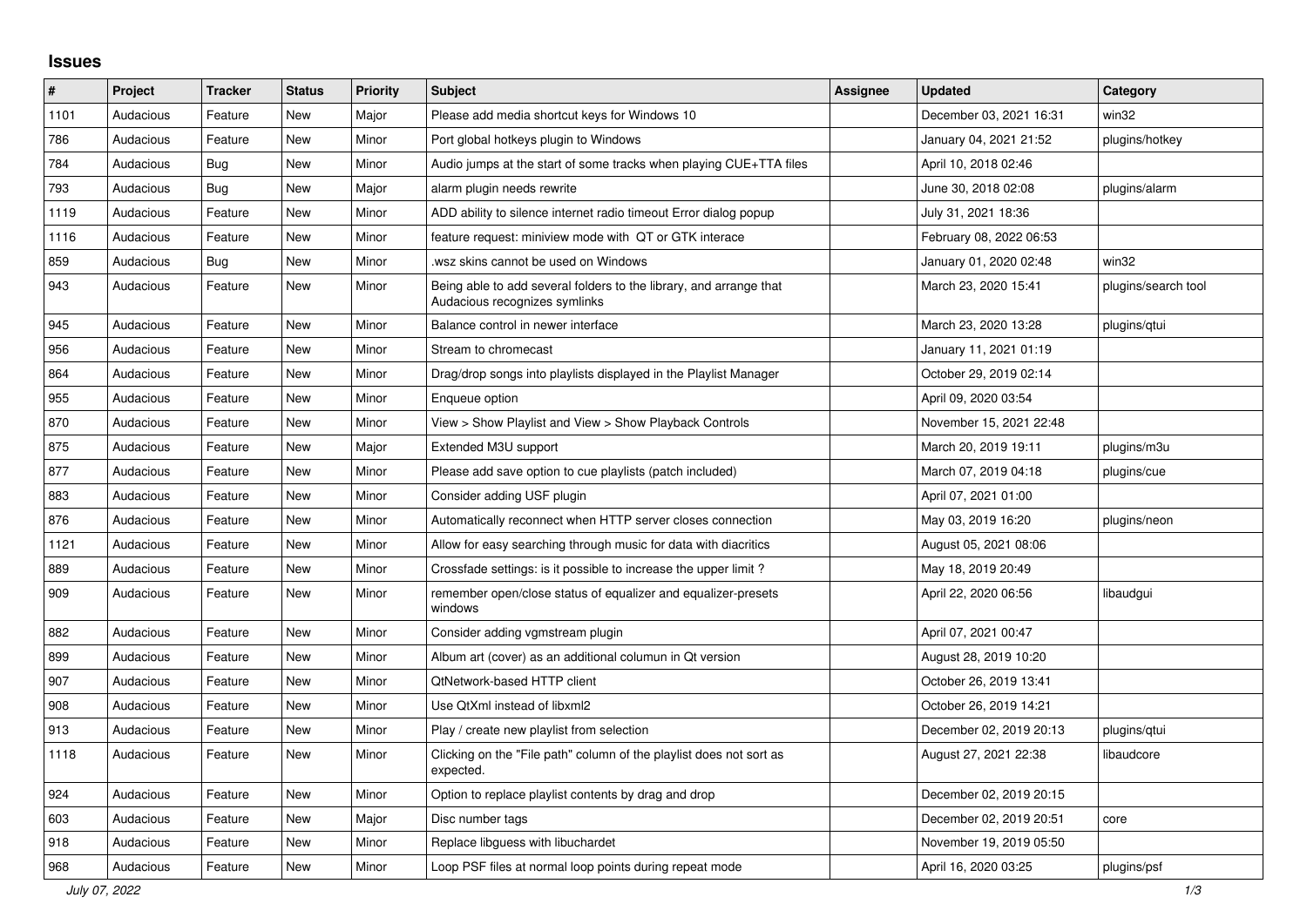| $\pmb{\#}$ | Project   | <b>Tracker</b> | <b>Status</b> | <b>Priority</b> | <b>Subject</b>                                                                                      | <b>Assignee</b> | <b>Updated</b>           | Category            |
|------------|-----------|----------------|---------------|-----------------|-----------------------------------------------------------------------------------------------------|-----------------|--------------------------|---------------------|
| 969        | Audacious | Feature        | New           | Minor           | streamtuner plugin: Please add column-sortability, or at least sort<br>alphabetically by 1st column |                 | June 16, 2020 09:54      | plugins/streamtuner |
| 602        | Audacious | Feature        | New           | Minor           | Restoring XMMS "AUTO" (entry-specific) equalizer settings<br>(patch/suggestion included).           |                 | December 03, 2019 14:40  | core                |
| 429        | Audacious | Feature        | <b>New</b>    | Minor           | Please enable scrobbling to libre.fm in Scrobbler 2.0                                               |                 | September 02, 2019 10:35 | plugins/scrobbler2  |
| 500        | Audacious | Feature        | New           | Minor           | fullscreen album art                                                                                |                 | April 08, 2020 19:17     |                     |
| 585        | Audacious | <b>Bug</b>     | New           | Minor           | "Remove Unavailable Files" temporarily freezes UI                                                   |                 | December 02, 2019 20:51  | core                |
| 760        | Audacious | Bug            | New           | Major           | Credits for some pre-Transifex translators are missing                                              |                 | December 13, 2017 14:19  |                     |
| 973        | Audacious | Bug            | New           | Minor           | "snd_pcm_recover failed" alsa error and "String leaked" warnings                                    |                 | August 28, 2021 08:52    |                     |
| 993        | Audacious | Bug            | <b>New</b>    | Minor           | Lyrics for streamed content are written to cache but not read.                                      |                 | June 07, 2020 13:10      | plugins/lyricwiki   |
| 987        | Audacious | Feature        | New           | Minor           | Closing of Search Library tool by same method as opening it                                         |                 | May 13, 2020 00:15       |                     |
| 995        | Audacious | Feature        | New           | Minor           | Add star rating to songs                                                                            |                 | June 16, 2020 09:56      |                     |
| 1048       | Audacious | Feature        | New           | Minor           | PipeWire support                                                                                    |                 | May 04, 2022 19:36       |                     |
| 996        | Audacious | Feature        | New           | Minor           | Refine playlists when searching (search all playlists)                                              |                 | June 16, 2020 09:58      |                     |
| 1046       | Audacious | Feature        | <b>New</b>    | Minor           | Add all id3v2 frames in the settings of Playlist available columns                                  |                 | December 28, 2020 21:14  | plugins/gtkui       |
| 1047       | Audacious | Feature        | New           | Minor           | Stop playing after any chosen track                                                                 |                 | December 29, 2020 01:23  |                     |
| 998        | Audacious | Feature        | New           | Trivial         | aacgain in aac / r128 in opus                                                                       |                 | June 01, 2021 10:44      |                     |
| 51         | Audacious | Feature        | New           | Minor           | Option to inhibit suspend                                                                           |                 | February 13, 2021 09:23  |                     |
| 1057       | Audacious | Feature        | New           | Minor           | Matroska (mka) chapter support                                                                      |                 | August 27, 2021 22:54    |                     |
| 1058       | Audacious | Feature        | New           | Minor           | Allow changing the language/locale in settings                                                      |                 | January 30, 2021 18:11   |                     |
| 1130       | Audacious | Feature        | New           | Minor           | folders for tabs in the playlist head (an enhancement suggestion, not a<br>bug)                     |                 | October 24, 2021 19:04   |                     |
| 1131       | Audacious | Feature        | <b>New</b>    | Minor           | Selection of songs via selection field/bar (as in Clementine)                                       |                 | October 31, 2021 12:41   |                     |
| 1011       | Audacious | Feature        | New           | Minor           | Visible separator of folders in the playlist                                                        |                 | July 18, 2020 16:10      |                     |
| 1134       | Audacious | Feature        | New           | Minor           | Web interface remote control                                                                        |                 | November 04, 2021 06:57  |                     |
| 1013       | Audacious | Feature        | New           | Minor           | Request re Album Art using music file metatag                                                       |                 | August 03, 2020 22:48    |                     |
| 1142       | Audacious | Feature        | New           | Minor           | MusicBrainz support for CD plugin                                                                   |                 | November 20, 2021 21:46  | plugins/cdaudio     |
| 1014       | Audacious | <b>Bug</b>     | New           | Minor           | Some .VGM/.VGZ files fail to play                                                                   |                 | August 17, 2020 15:29    | plugins/console     |
| 1133       | Audacious | Feature        | New           | Major           | Provide an option to disable sorting playlists when you click column<br>header                      |                 | March 13, 2022 01:19     | plugins/gtkui       |
| 1066       | Audacious | Feature        | New           | Minor           | Allow Equalizer window to be resized.                                                               |                 | February 11, 2021 10:05  |                     |
| 1067       | Audacious | Feature        | New           | Minor           | Equalizer adjustments are coarse.                                                                   |                 | February 11, 2021 10:09  |                     |
| 1072       | Audacious | Feature        | New           | Minor           | QT AOSD plugin                                                                                      |                 | February 17, 2021 21:18  | plugins/aosd        |
| 1071       | Audacious | Feature        | New           | Minor           | Linkage could be improved for packagers.                                                            |                 | March 31, 2021 00:32     |                     |